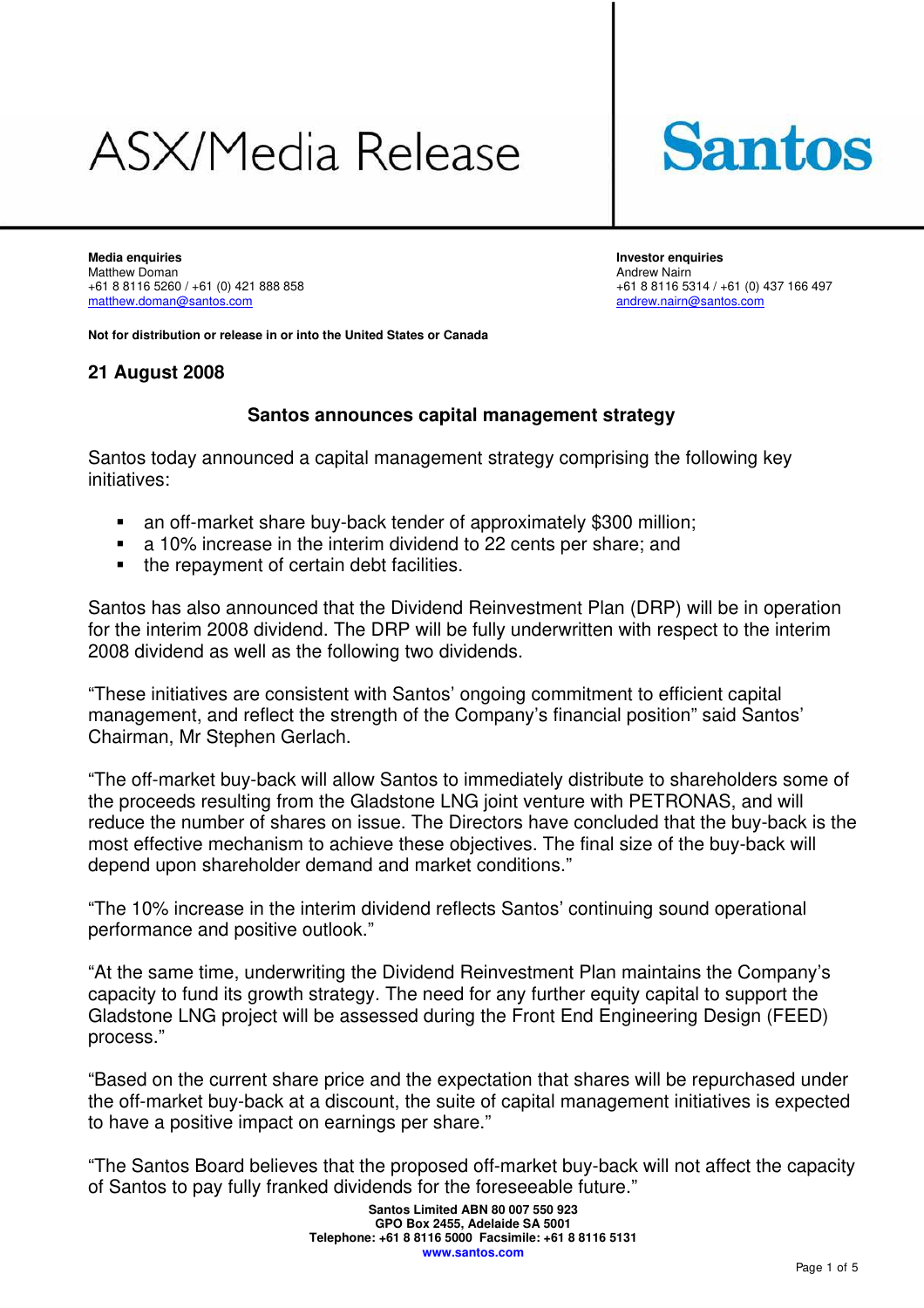# **Funding**

 $\overline{a}$ 

The buy-back will be funded from existing cash holdings, which have increased as a result of the selection of PETRONAS as a 40% participant in the Gladstone LNG project.

#### **Details of the off-market share buy-back**

The buy-back will involve a tender process, under which eligible shareholders will be invited to offer to sell their shares to Santos at discounts from 8 per cent to 14 per cent inclusive (at [1](#page-1-0) per cent intervals) to the Market Price<sup>1</sup> and/or as a Final Price Tender<sup>[2](#page-1-1)</sup>. Santos will determine the final buy-back price based on the largest discount in the tender range that enables it to repurchase the required amount of capital (\$300 million).

It is expected that ASX and Australian Securities and Investment Commission (ASIC) regulatory approvals required for the Buy-Back will be in place prior to the opening of the tender period.

The Australian Taxation Office (ATO) has provided preliminary confirmation that for Australian taxation purposes the buy-back price will comprise a capital component of \$2.98 per share, with the remainder deemed a fully franked dividend.

For the purposes of capital gains tax calculations, the deemed capital proceeds that shareholders will receive on disposal of their shares under the buy-back will be \$2.98 per share plus an amount equal to the excess of the Tax Value<sup>[3](#page-1-2)</sup> over the buy-back price. Santos does not intend to buy back shares at a price that exceeds the Tax Value.

For some of Santos' shareholders, depending on their individual circumstances, the after-tax proceeds from participating in the buy-back may be greater than if those shareholders had sold their shares on-market. Shareholders should seek their own professional advice if they are in any doubt as to whether it is suitable for them to participate.

The terms and conditions of the buy-back will be set out in a booklet to be mailed to eligible shareholders by Friday, 12 September 2008.

Excluded foreign persons, including any person who is (or who is acting on behalf of or for the account of a person who is) in the United States or who is a US Person within the

<span id="page-1-0"></span><sup>&</sup>lt;sup>1</sup> 'Market Price' means the volume weighted average price of Santos' ordinary shares (adjusted for certain not "atmarket" trades as set out in the buy-back booklet) on the ASX over the five trading days up to and including the closing date of the buy-back, which is expected to be Friday, 3 October 2008. The Market Price will be posted on the Santos website and released to the ASX as soon as possible after 4.00pm (Eastern Standard Time) on the closing date.

<span id="page-1-1"></span> $2$  A 'Final Price Tender' means a tender in which the shareholder elects to receive the final buy-back price as determined by Santos under the tender process.

<span id="page-1-2"></span> $^3$  In accordance with the ATO's Tax Determination TD 2004/22, the Tax Value will be \$17.14, adjusted for the movement in the S&P/ASX 200 Energy Index from the commencement of trading on Thursday, 21 August 2008 to the close of trading on Friday, 3 October 2008.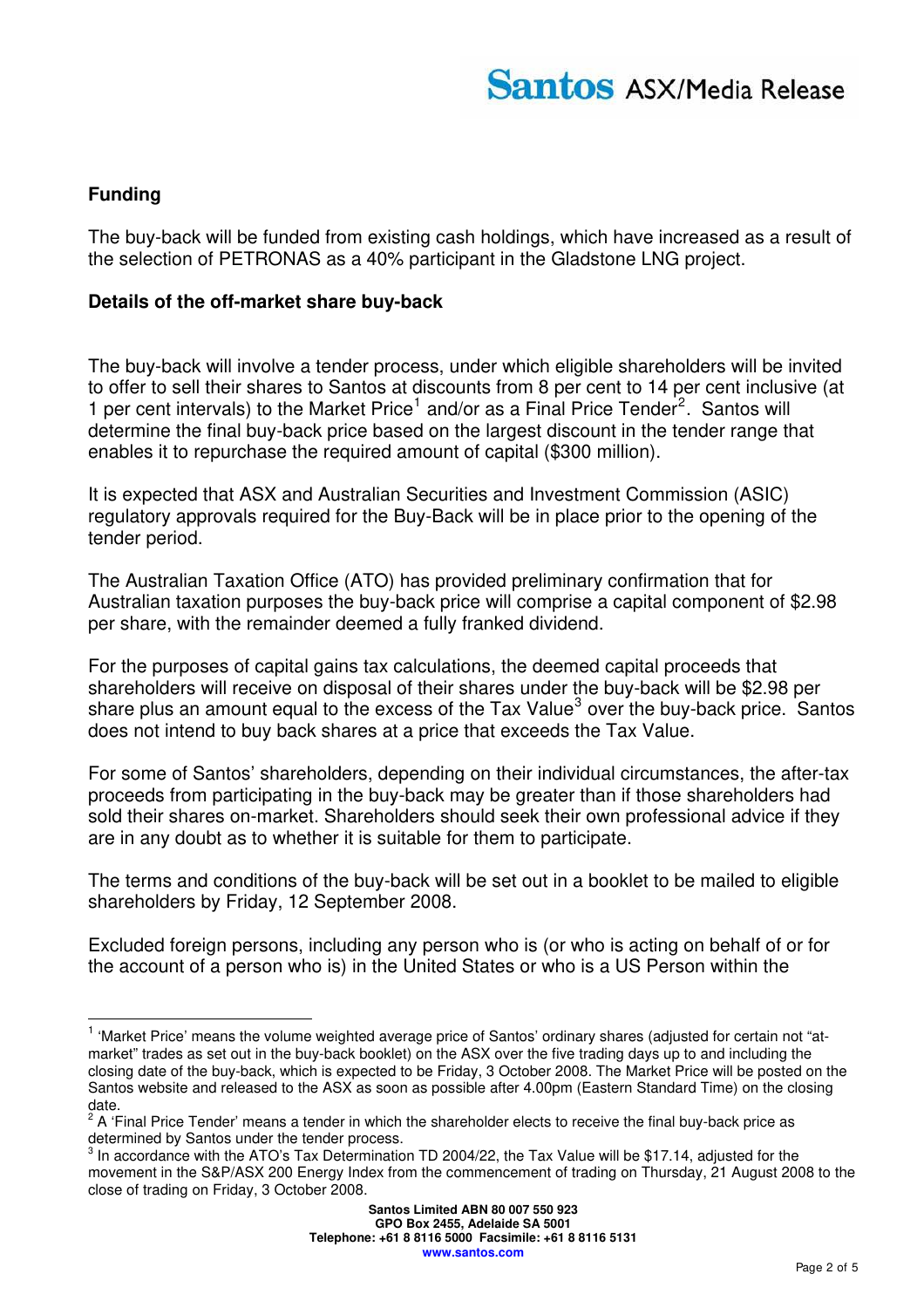meaning of Regulation S under the Securities Exchange Act of 1933 or a resident of Canada, will not be eligible to participate, directly or indirectly, in the buy-back.

In addition, ADRs, restricted employee shares and shares issued under the Santos Dividend Reinvestment Plan in respect of the 2008 interim dividend cannot be tendered into the buyback.

UBS is acting as financial advisor to Santos in relation to the off-market buy-back.

#### **Key dates for Santos' off-market share buy-back<sup>a</sup>**

| <b>Event</b>                                                                                                      | Date (2008)     |
|-------------------------------------------------------------------------------------------------------------------|-----------------|
| Cut-off date for buy-back franking entitlements under the 45-day rule <sup>b</sup>                                | 21 August       |
| Shares quoted ex-entitlement to participate in the buy-back on the<br>$\mathsf{ASX}^c$                            | 27 August       |
| Determination of eligible shareholders entitled to participate in the buy-<br>back (buy-back record date)         | 2 September     |
| Distribution of buy-back documents to shareholders completed                                                      | 12<br>September |
| Tender period opens (online tender facility will be available on Santos'<br>website at www.santos.com)            | 15<br>September |
| Tender period closes at 7.00pm (Eastern Standard Time)                                                            | 3 October       |
| Determination of the buy-back price and scale back (if any)                                                       | 6 October       |
| Dispatch/crediting of buy-back proceeds to participating shareholders<br>and updated holding statements completed | 10 October      |

Notes:

- a. While Santos does not anticipate any changes to these dates and times, it reserves the right to vary them. Any change in date or time will take effect from the time it is authorised by the Board and will be publicly announced as soon as practicable following the Board's authorisation. Santos may also decide not to proceed with the buy-back and may vary the size of the buy-back.
- b. Shares acquired after this date will generally not qualify for franking entitlements in the buy-back under the 45-day holding period rule.
- c. Shares acquired on the ASX on or after this date will generally not confer an entitlement to participate in the buy-back.

Further information is available on Santos' website at [www.santos.com](http://www.santos.com/).

Shareholder enquiries in relation to the buy-back may be directed to Santos' dedicated enquiry line on 1300 727 634 within Australia or +613 9946 4447 from outside Australia between 8:30am and 5:30pm (Eastern Standard Time), Monday to Friday.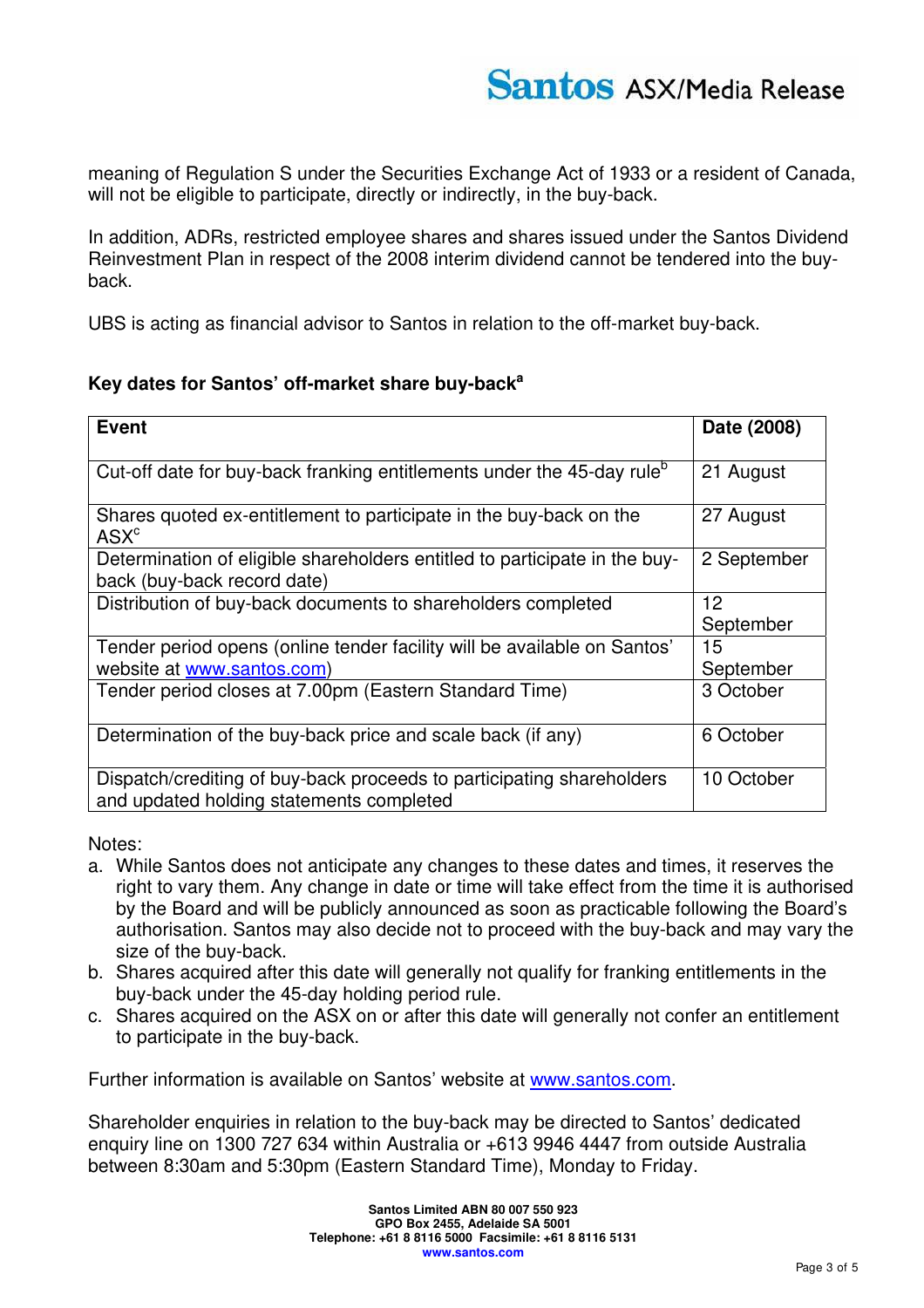#### **Other important information**

- The buy-back is subject to receipt of an ASIC exemption under subsection 257D(4) of the Corporations Act and certain waivers from the ASX Listing Rules in a form satisfactory to the Company which will allow the buy-back to be implemented in the manner contemplated.
- To qualify for tax credits on the deemed dividend component of the buy-back price, shareholders must generally have held their shares 'at risk' for a minimum period of 45 days prior to the date on which Santos determines the buy-back price and buy-back allocations. Under the current timetable, this means that shares purchased on or after Friday, 22 August 2008 will not be held at risk for 45 days.
- The ATO has provided preliminary confirmation that shares purchased on an exentitlement basis (that is, on or after Wednesday, 27 August 2008) will not be allocated on a 'last-in, first-out' basis for the purposes of the 45-day rule and will therefore not affect entitlements to franking credits on other shares tendered into the buy-back.
- Shares acquired during the period from Friday, 22 August to Tuesday, 26 August 2008 (inclusive), while being eligible to participate in the buy-back, will generally not be eligible to the franking credits on shares tendered into the buy-back and may jeopardise the entitlement to receive franking credits on other shares.
- Shares issued under the Santos Dividend Reinvestment Plan with respect to the 2008 interim dividend will be issued to shareholders on 30 September 2008 (after the buy-back record date) and therefore will not carry an entitlement to participate in the buy-back and cannot be tendered into the buy-back.
- Shareholders who wish to tender all, or a substantial portion of, their shares into the buyback may wish to consider withdrawing from the Santos Dividend Reinvestment Plan in respect of the 2008 interim dividend to avoid the possibility of being left with a small parcel of shares after the buy-back. In order to do this, shareholders must submit a Dividend Reinvestment Plan Notice of Election Form stating their withdrawal from participation in the Dividend Reinvestment Plan by Tuesday, 2 September 2008. You can obtain the Dividend Reinvestment Plan Notice of Election form by contacting the Santos share registry by phone on 08 8116 5000 or by fax on 08 8116 5950, or from Santos' website at [www.santos.com](http://www.santos.com/) under the Dividend Reinvestment Plan section.
- Santos reserves the right to vary the size of the buy-back and may choose not to buy back any shares at all. Furthermore, Santos may make changes to the buy-back timetable or terminate the buy-back. Any such change will be announced to the ASX as soon as practicable following the Board's authorisation.
- If the total number of shares tendered at a discount greater than or equal to the final tender discount selected by Santos and as Final Price Tenders exceeds the amount of capital Santos is seeking to repurchase, a scale back may apply. A description of the scale back mechanism will be set out in the buy-back booklet.